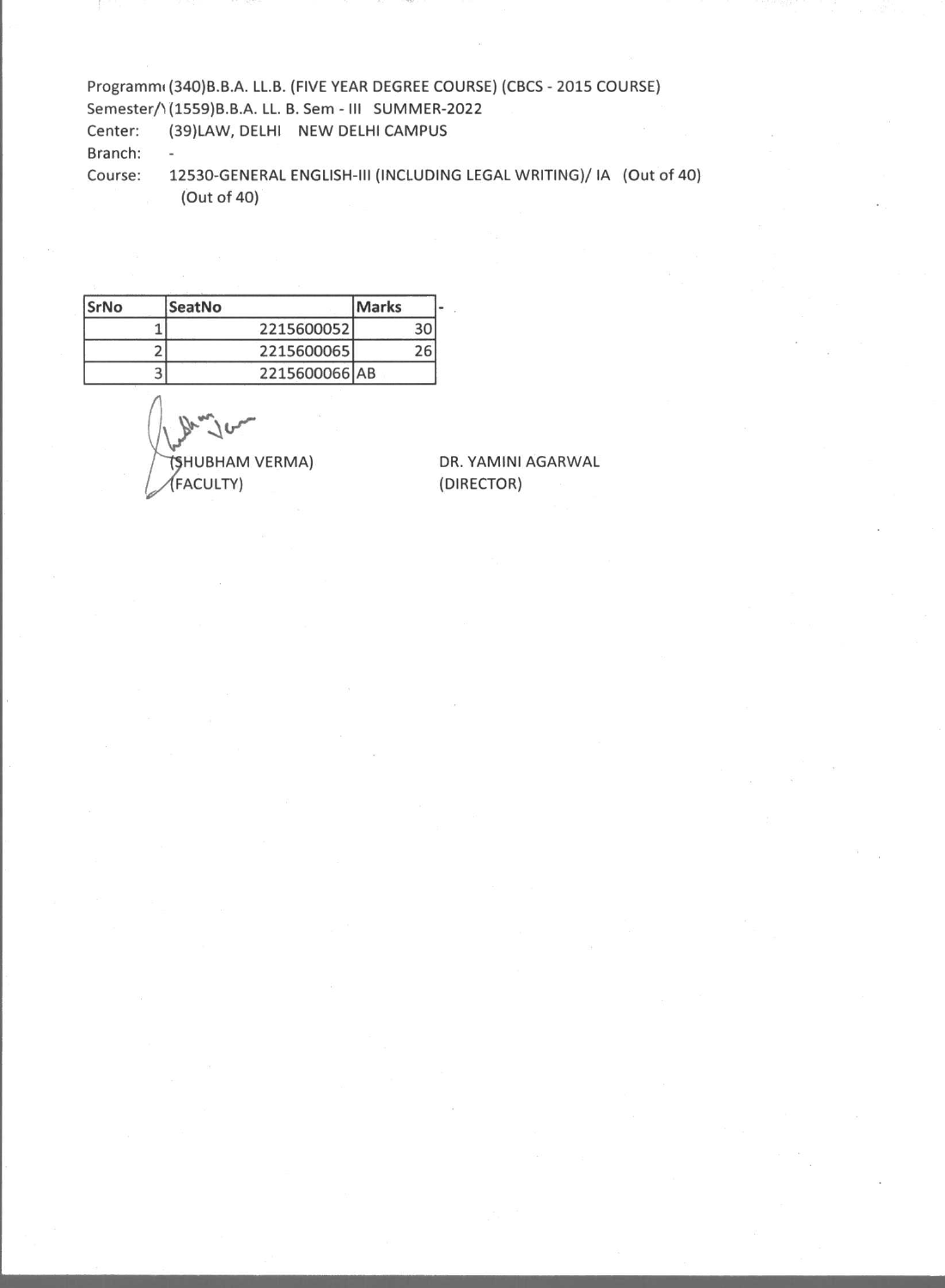Programm( (340)B.B.A. LL.B. (FIVE YEAR DEGREE COURSE) (CBCS - 2015 COURSE) Semester/1(1559)B.B.A. LL. B. Sem - III SUMMER-2022 Center: (39)LAW, DELHI NEW DELHI CAMPUS Branch: Course: 12531-BUSINESS ETHICS/ IA (Out of 40) (Out of 40)

| SrNo | SeatNo        | <b>Marks</b> |
|------|---------------|--------------|
|      | 2215600055 AB |              |
|      | 2215620069    | 20           |

SHUBHAM VERMA<br>
(FACULTY) (DIRECTOR)

**DR. YAMINI AGARWAL**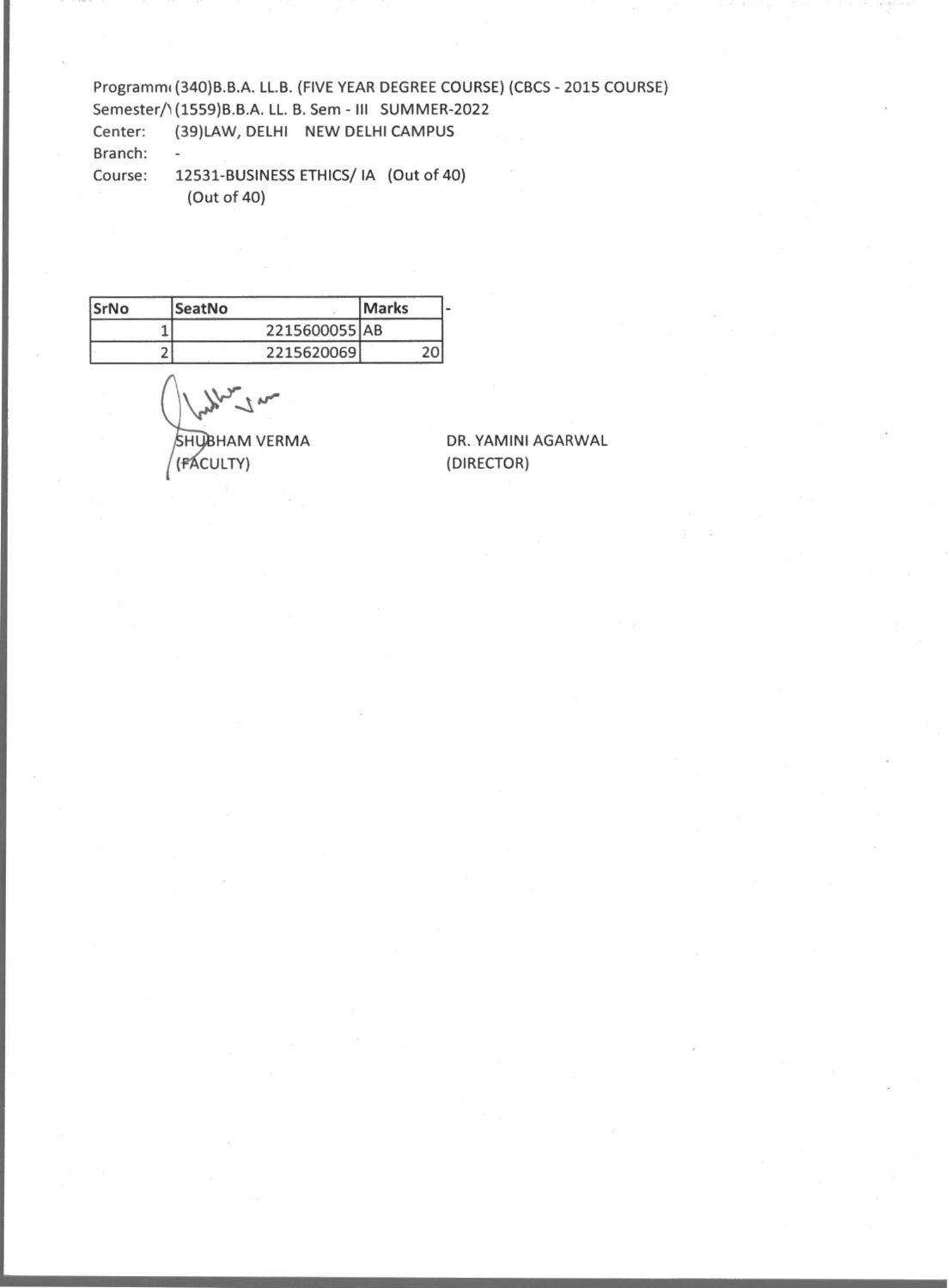Programm(340)B.B.A. LL.B. (FIVE YEAR DEGREE COURSE) (CBCS - 2015 COURSE) Semester/1(1559)B.B.A. LL. B. Sem - Ill SUMMER-2022 Center: (39)LAW, DELHI NEW DELHI CAMPUS Branch: Course: 12532-SOCIOLOGY & LAW-III/ IA (Out of 40) (Out of 40)

| SrNo | SeatNo                                   | <b>Marks</b> |
|------|------------------------------------------|--------------|
|      | 2215600052                               | 28           |
|      | 2215600053                               | 27           |
|      | <b>SHUBHAM VERMA</b><br><b>(FACULTY)</b> |              |

DR. YAMINI AGARWAL (DIRECTOR)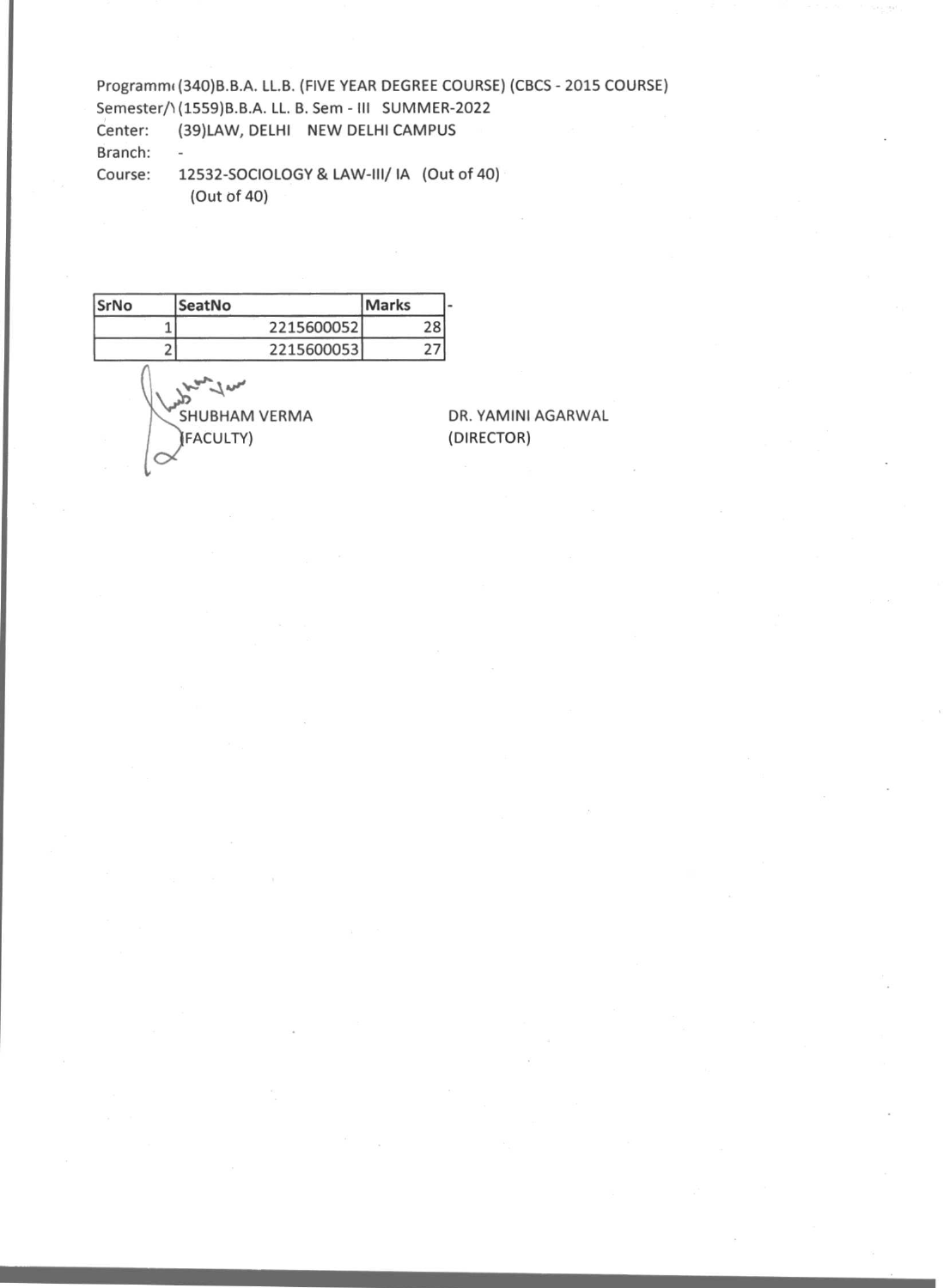Programmi (340)B.B.A. LL.B. (FIVE YEAR DEGREE COURSE) (CBCS - 2015 COURSE) Semester/1(1559)B.B.A. LL. B. Sem - III SUMMER-2022 Center: (39)LAW, DELHI NEW DELHI CAMPUS Branch: Course: 12533-ICT & LEGAL RESEARCH (SOFT SKILLS)/ IA (Out of 40) (Out of 40)

**SrNo SeatNo Marks**  1 2215600052 32<br>2 2215600054 AB 2 2215600054 AB 3 2215600059 24<br>4 2215600060 20 4 2215600060

**ke" HUBHAM VERMA (FACULTY)** 

**DR. YAMINI AGARWAL (DIRECTOR)**